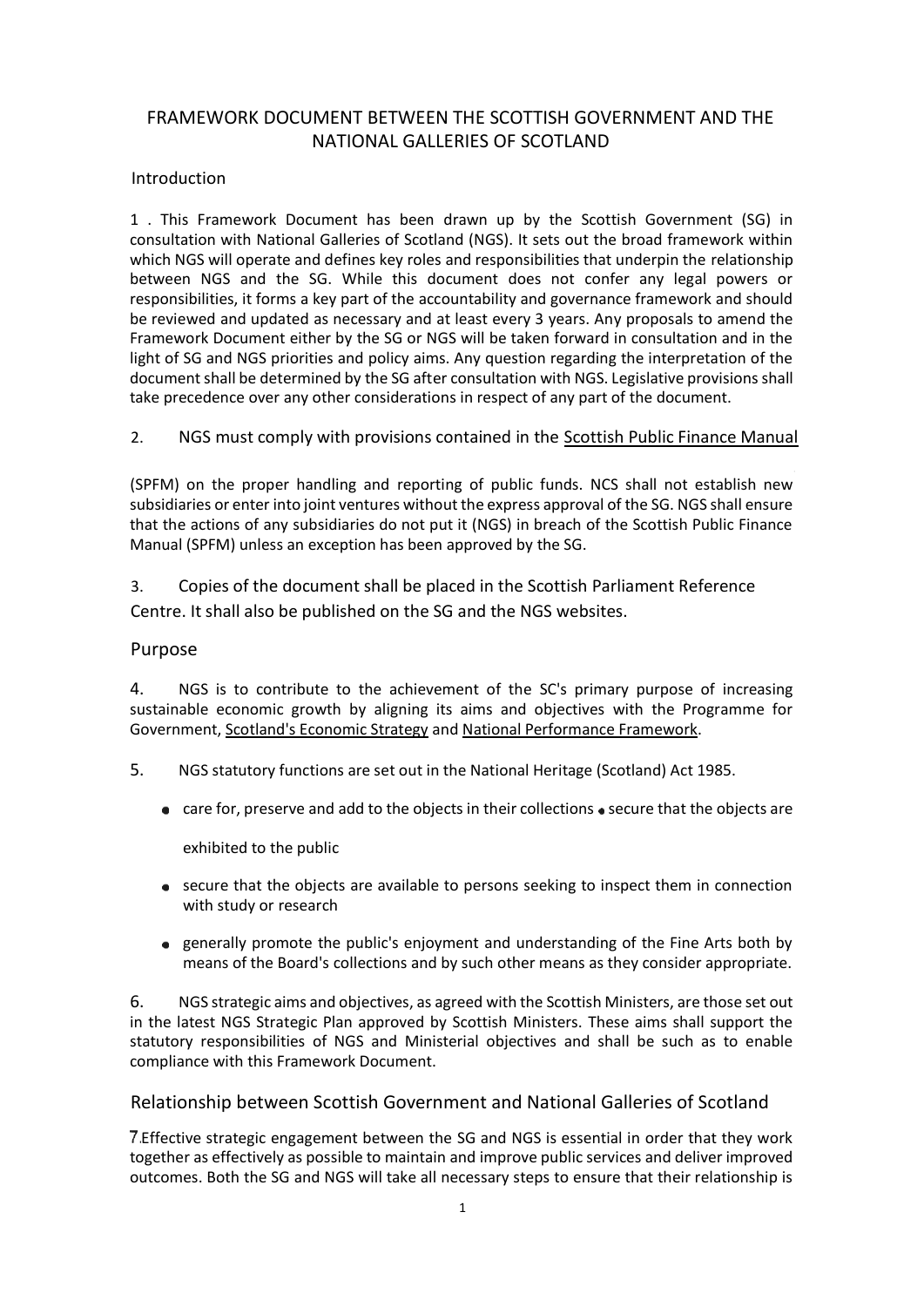developed and supported in line with the jointly agreed principles set out in the statement on 'Strateqic Enqagement between the Scottish Government and Scotland's NDPBs.

Governance and accountability

Legal origins of powers and duties

8. The National Galleries of Scotland (NGS) is established under the National Galleries of Scotland Act 1906, as amended by the National Heritage (Scotland) Act 1985. The constitution of the NDPB is set out in the Section 16 and 17 of the 1985 Act. The NDPB does not carry out its functions on behalf of the Crown.

# Ministerial responsibilities

9. NGS and the Scottish Ministers are jointly accountable to the Scottish Parliament for the activities of NGS and its use of resources. Scottish Ministers are not however responsible for day to day operational matters as founding legislation prevents them from directing NGS. Their résponsibilities include:

- agreeing NGS strategic aims and objectives and key targets as part of the strategic  $\bullet$ planning process
- agreeing the budget and the associated grant in aid requirement to be paid to NGS, and securing the necessary Parliamentary approval
- carrying out responsibilities specified in the National Heritage (Scotland) Act 1985 such as appointments to the NGS board, approving the terms and conditions of board members, and approving the appointment of the Director-General
- other matters such as approving NGS pay remit and laying the annual accounts (together with the annual report) before the Scottish Parliament.

## NGS Board Responsibilities

10. The NGS board, including the chair, normally consists of 9-15 Trustees appointed by the Scottish Ministers in line with the Code of Practice for Ministerial Public Appointments in Scotland. The role of the Board is to provide leadership, direction, support and guidance to ensure the Body delivers and is committed to delivering its functions effectively and efficiently and in accordance with the aims, policies and priorities of the Scottish Ministers. It has corporate responsibility, under the leadership of the chair, for the following:

- taking forward the strategic aims and objectives for the body agreed with the Scottish **Ministers**
- determining the steps needed to deal with changes that are likely to impact on strategic aims and objectives of NGS or on the attainability of its operational targets
- promoting the efficient, economic and effective use of staff and other resources by NGS consistent with the principles of Best Value, including, where appropriate, participation in shared services arrangements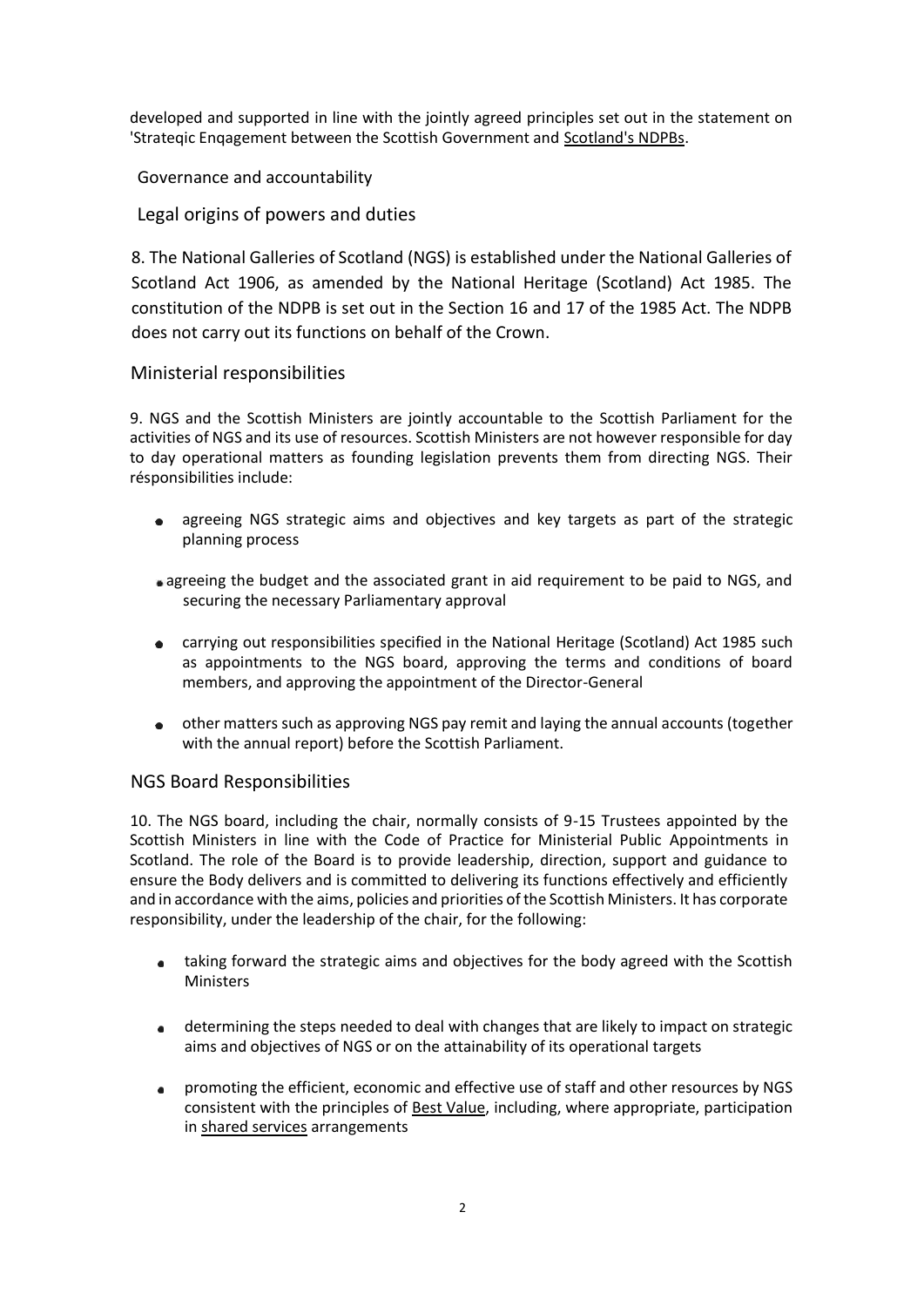- ensuring that effective arrangements are in place to provide assurance on risk management (including in respect of personnel, physical and cyber risks/threats/hazards), governance and internal control. The board must set up an audit committee chaired by a non-executive member to provide independent advice and assurance on the effectiveness of the internal control and risk management systems
- in reaching decisions taking into account relevant guidance issued by the Scottish Ministers and the Office of the Scottish Charities Regulator (OSCR);
- approving the annual accounts and ensuring Scottish Ministers are provided with the annual report and accounts to be laid before the Scottish Parliament. The DirectorGeneral as the Accountable Officer of the public body is responsible for signing the accounts and ultimately responsible to the Scottish Parliament for their actions
- ensuring that the board receives and reviews regular financial information concerning the management and performance of NGS and is informed in a timely manner about any concerns regarding the activities of NGS
- appointing [with the approval of the Scottish Ministers] the NGS Director-General, following appropriate approval of the chief executive's remuneration package in line with SG Pay Policv for Senior Appointments and, in consultation with the SG, setting appropriate performance objectives which give due weight to the proper management and use of resources within the stewardship of NGS and the delivery of outcomes
- demonstrating high standards of corporate governance at all times, including openness  $\bullet$ and transparency in its decision making
- fulfilling its role as the employer of the Director General and staff as set out in National Galleries of Scotland Act 1906, as amended by the National Heritage (Scotland) Act 1985
- authorising functions to be delegated to the Director-Generall staff or committees as set out in National Galleries of Scotland Act 1906, as amended by the National Heritage (Scotland) Act 1985.

Further guidance on how the board should discharge its duties is provided by OSCR including their Guidance for Charity Trustees, in appointment letters and in 'On Board: A Guide for Board Members of Public Bodies in Scotland. For the avoidance of doubt, as a charity OSCR guidance takes precedence.

# The Chair's Responsibilities

1 1 . The Chair is accountable to the Scottish Ministers and, in common with any individual with responsibility for devolved functions, may also be held to account by the Scottish Parliament. Communications between the NGS board and the Scottish Ministers should normally be through the Chair. He or she is responsible for ensuring that NGS policies and actions support the Scottish Ministers' wider strategic policies and that its affairs are conducted with probity.

- 1 2. In leading the Board, the Chair must ensure that:
	- the work of the board is subject to regular self-assessment and that the Board is working effectively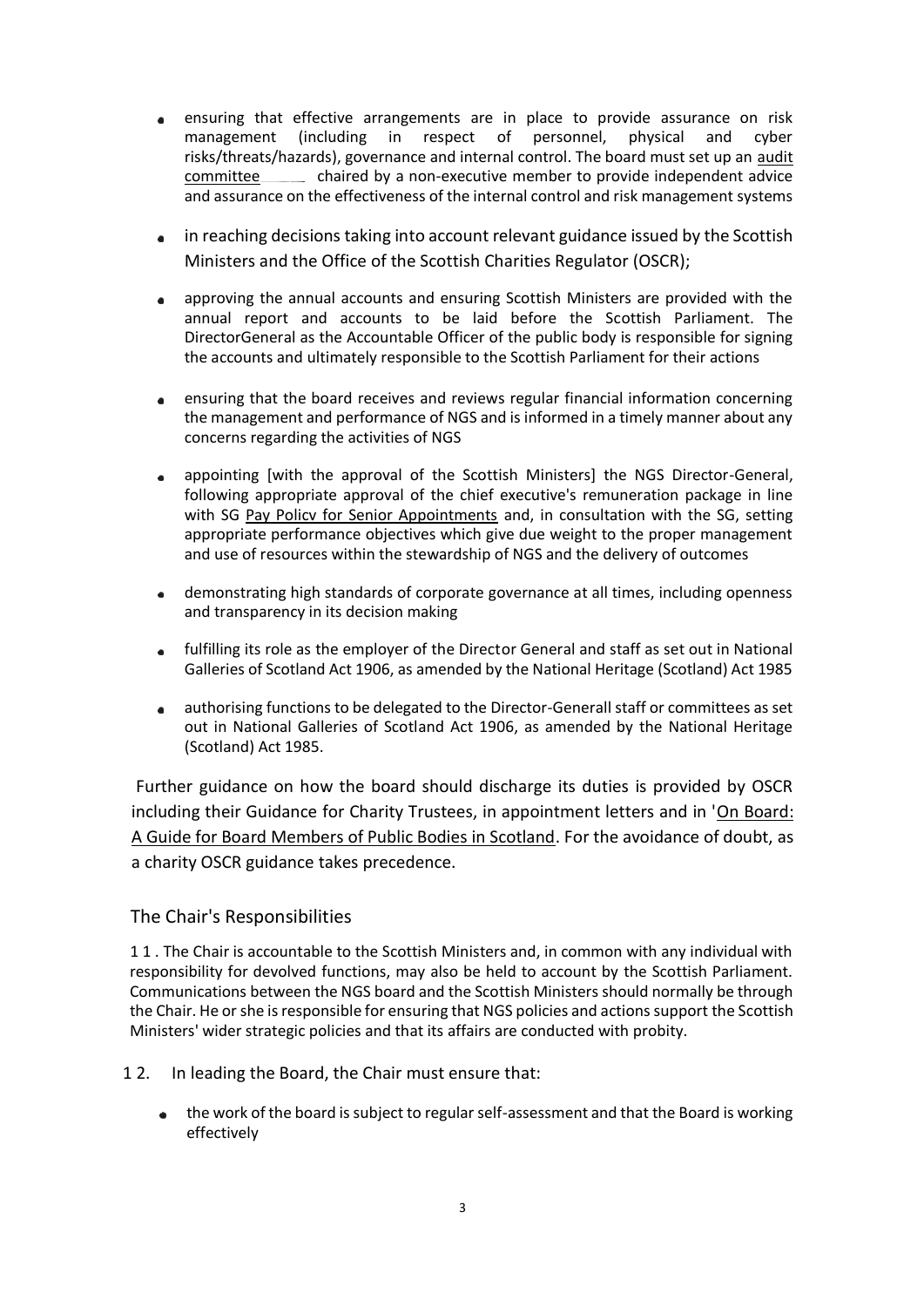- the board, in accordance with recognised good practice in corporate governance, is diverse both in terms of relevant skills, experience and knowledge appropriate to directing NGS business, and in terms of protected characteristics under the Equality Act
- the board members are fully briefed on terms of appointment, duties, rights and responsibilities
- he or she, together with the other board members, receives appropriate induction training, including on financial management and reporting requirements and, as appropriate, on any differences that may exist between private and public sector practice
- succession planning takes place to ensure that the board is diverse and effective, and the Scottish Ministers are advised of NGS needs when board vacancies arise
- there is a code of conduct for board members in place, approved by the Scottish Ministers.

1 3. The Chair assesses the performance of individual board members on a continuous basis and undertakes a formal appraisal at least annually. The Chair, in consultation with the board, is also responsible for undertaking an annual appraisal of the performance of the Director-General.

# Individual Board Members' Responsibilities

14. Individual Board members should act in accordance with the responsibilities of the Board as a whole and comply at all times with the code of conduct adopted by NGS and with the rules relating to the use of public funds and to conflicts of interest. (In this context "public funds" means not only any funds provided to NGS by the Scottish Ministers but also any other funds falling within the stewardship of NGS, including trading and investment income, gifts, bequests and donations.) General guidance on Board members' responsibilities is included in the OSCR Guidance for Charity, is summarised in their appointment letters and is also provided in On Board: A Guide for Board Members of Public Bodies in Scotland.

Director-General responsibilities

1 5. The Director-General of NGS is employed and appointed by the Board with the approval of the Scottish Ministers. He or she is the Board's principal adviser on the discharge of its functions and is accountable to the Board. His or her role is to provide operational leadership to NGS and ensure that the Board's aims and objectives are met and NGS functions are delivered and targets met through effective and properly controlled executive action. His or her general responsibilities include the performance, management and staffing of NGS. General guidance on the role and responsibilities of the DirectorGeneral are contained in On Board and OSCR website and publications.

Specific responsibilities to the board include:

advising the board on the discharge of its responsibilities - as set out in this document, in the founding legislation and in any other relevant instructions and guidance issued by or on behalf of the Scottish Ministers - and implementing the decisions of the Board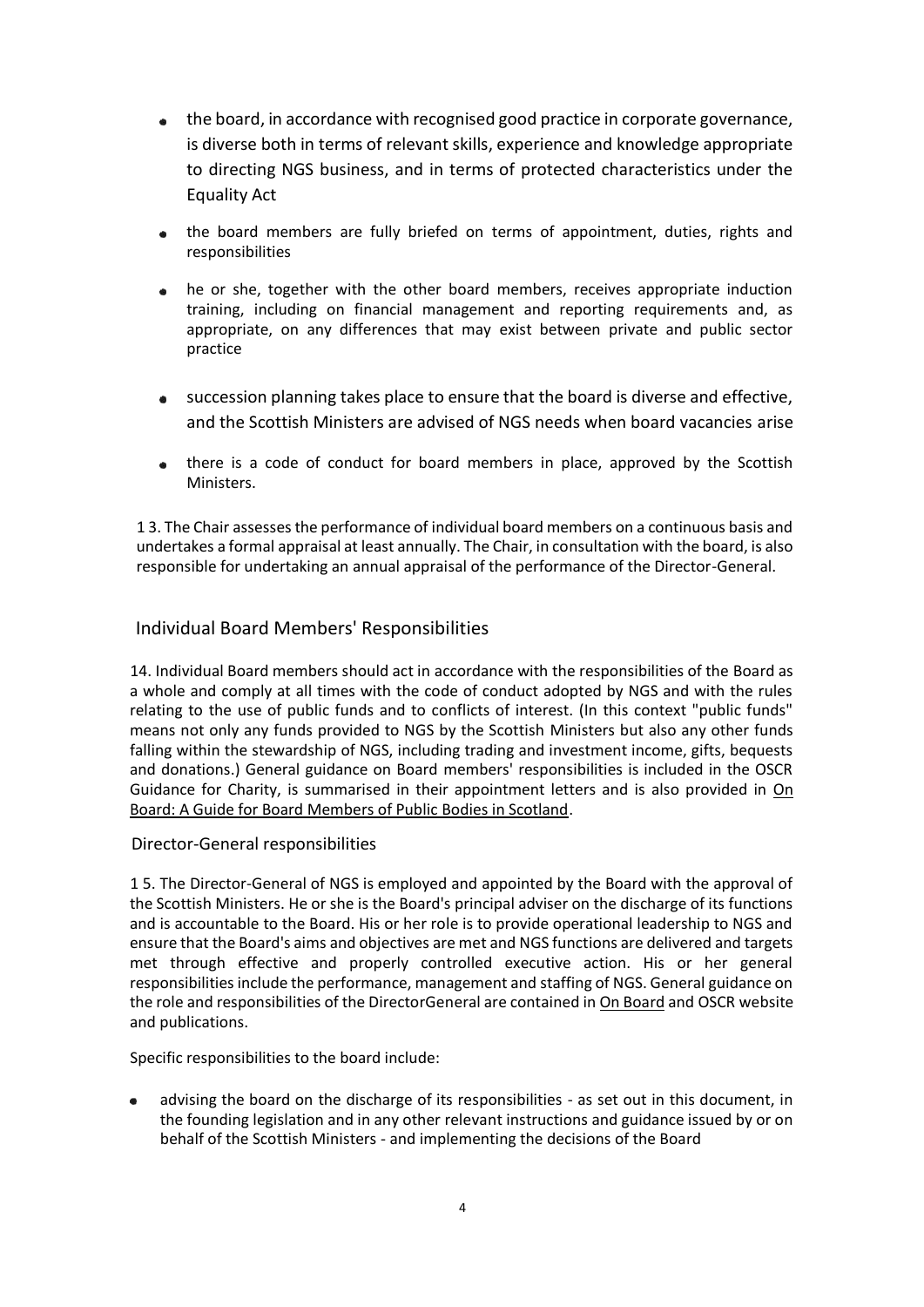- ensuring that financial considerations are taken fully into account by the Board at all stages in reaching and executing its decisions, and that appropriate financial appraisal and evaluation techniques, consistent with the Appraisal and Evaluation section of the Scottish Public Finance Manual (SPFM), are followed
- ensuring that NGS adheres, where appropriate, to the SC's Programme and Proiect Manaqement Principles
- having robust performance and risk management arrangements consistent with the Risk Management section of the SPFM - in place that support the achievement of the NGS aims and objectives and that facilitate comprehensive reporting to the board, the SG and the wider public. Risk management arrangements should include full consideration of organisational resilience to physical, personnel and cyber risks/threats/hazards
- ensuring that adequate systems of internal control are maintained by NGS, including effective measures against fraud and theft consistent with the Fraud section of the SPFM
- establishing appropriate documented internal delegated authority arrangements consistent with the De'egated Authority section of the SPFM advising the board on the performance of NGS compared with its aims and objectives
- preparing NGS Strategic and Operational Plans, in the light of the strategic aims and objectives agreed by the Scottish Ministers ensuring effective relationships with SG officials
- ensuring that timely forecasts and monitoring information on performance and finance are provided to the SG; that the SG is notified promptly if over or under spends are likely and that corrective action is taken; and that any significant problems whether financial or otherwise, and whether detected by internal audit or by other means, are notified to the SG in a timely fashion
- ensuring staff pay proposals are in line with SG Pav Policy and submitted in time and the necessary approvals obtained prior to implementing any annual award.

# NGS Accountable Officer responsibilities

1 6. The Principal Accountable Officer for the Scottish Administration (the Permanent Secretary of the SG) will designate the Director-General as the Accountable Officer for NGS. Accountable Officers are personally answerable to the Scottish Parliament for the exercise of their functions, as set out in the Memorandum to Accountable Officers for Other Public Bodies. These include:

- ensuring the propriety and regularity of NGS finances and that there are sound and effective arrangements for internal control and risk management
- ensuring that the resources of NGS are used economically, efficiently and effectively and  $\bullet$ that appropriate arrangements are in place to secure Best Value and deliver Value for Money for the Public Sector as a whole
- ensuring compliance with relevant guidance issued by the Scottish Ministers, in particular the SPFM and SG Pav Policv . signing the annual accounts and associated governance statements
- a statutory duty to obtain written authority from the Board/Chair before taking any action which he/she considered would be inconsistent with the proper performance of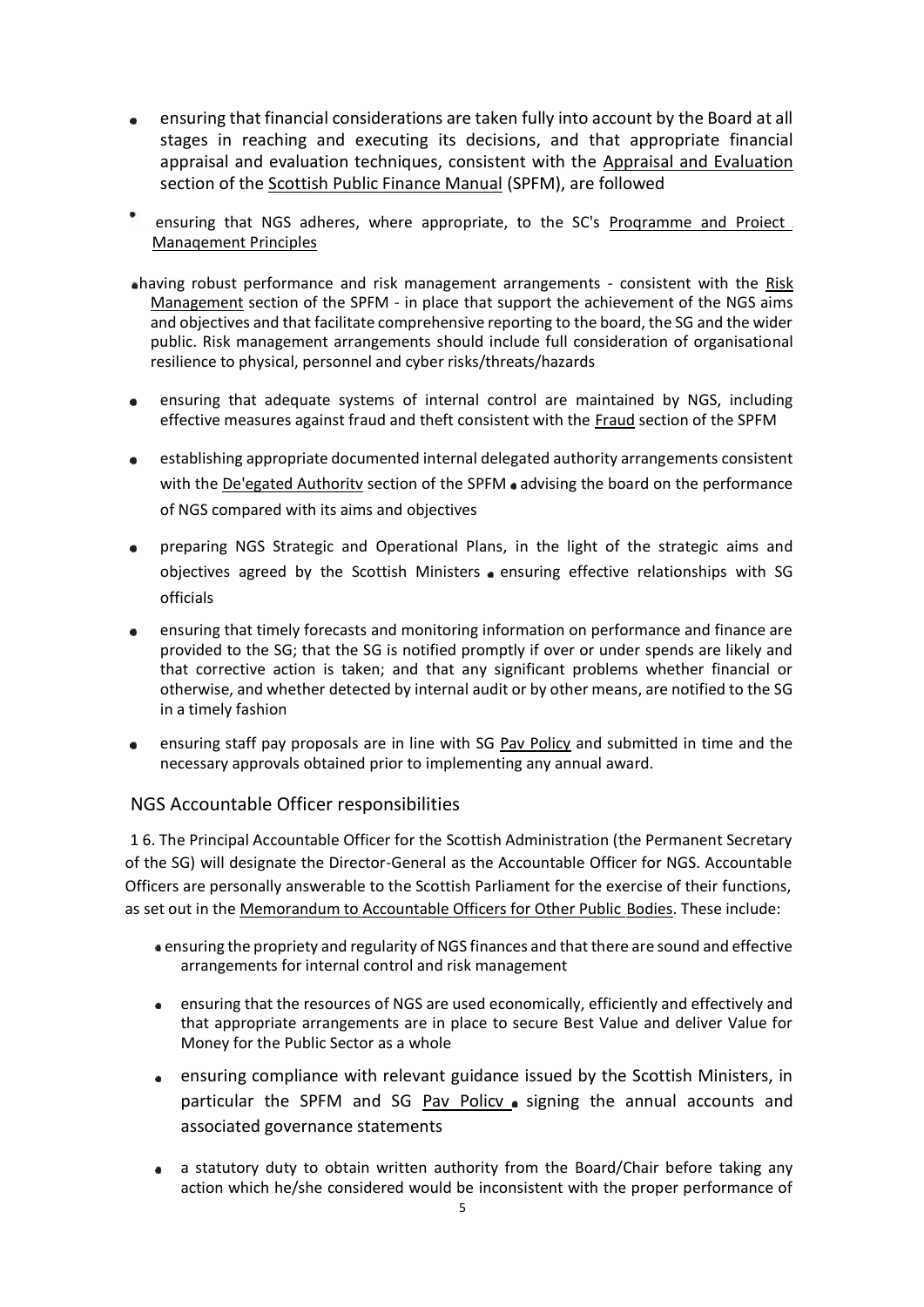the Accountable Officer functions. The Accountable Officer should also notify the relevant portfolio Accountable Officer.

1 7. It is incumbent on the Director-General, where he/she is the Accountable Officer, to combine the Accountable Officer responsibilities to the Scottish Parliament with his or her wider responsibilities to the Board. The Board/Chair should be fully aware of, and have regard to, the Accountable Officer responsibilities placed upon the Director-General, including the statutory duty described above.

### Portfolio Accountable Officer responsibilities

1 8. The Principal Accountable Officer for the Scottish Administration will designate the Director-General for Economy as the Accountable Officer for the SG portfolio budget for NGS. The responsibilities of a Portfolio Accountable Officer are set out in detail in the Memorandum to Accountable Officers for Parts of the Scottish Administration. He or she is personally answerable to the Scottish Parliament for ensuring that:

- the financial and other management controls applied by the SG are appropriate and sufficient to safeguard public funds and, more generally that those being applied by NGS conform to the requirements both of propriety and of good financial management
- the key roles and responsibilities which underpin the relationship between the SG and  $\bullet$ NGS are set out in a Framework Document - and that this document is regularly reviewed
- effective relationships are in place at Director and Deputy-Director level between the SG and NGS in accordance with the strategic engagement principles
- there is effective continuous assessment and appraisal of the performance of the Chair of NGS, in line with the requirements of the Code of Practice for Ministerial Public Appointments in Scotland.

#### Scottish Government Director and Deputy Director

19. The Director for Culture, Tourism and Major Events and Deputy Director for Culture and Historic Environment have responsibility for overseeing and ensuring effective relationships between the SG and NGS which support alignment of NGS business to the SC's Purpose and National Outcomes and performance by NGS. They will work closely with the Director-General and be answerable to the Portfolio Accountable Officer for maintaining and developing positive relationships with NGS characterised by openness, trust, respect and mutual support. They will be supported by a sponsor unit in discharging these functions. The Director for Culture, Tourism and Major Events shall be responsible for assessing the performance of the NGS chair, at least annually.

#### Sponsor unit responsibilities

20. The SG sponsor unit for NGS is the Sponsorship and Funding Team. It is the normal point of contact for NGS in dealing with the SG. The unit, under the direction of the Director/ Deputy Director, is the primary source of advice to the Scottish Ministers on the discharge of their responsibilities in respect of NGS and undertakes the responsibilities of the Portfolio Accountable Officer on his or her behalf.

Specific responsibilities include:

discharging sponsorship responsibilities in line with the principles and framework set out  $\bullet$ in the document 'Strategic Engaqement between the Scottish Government and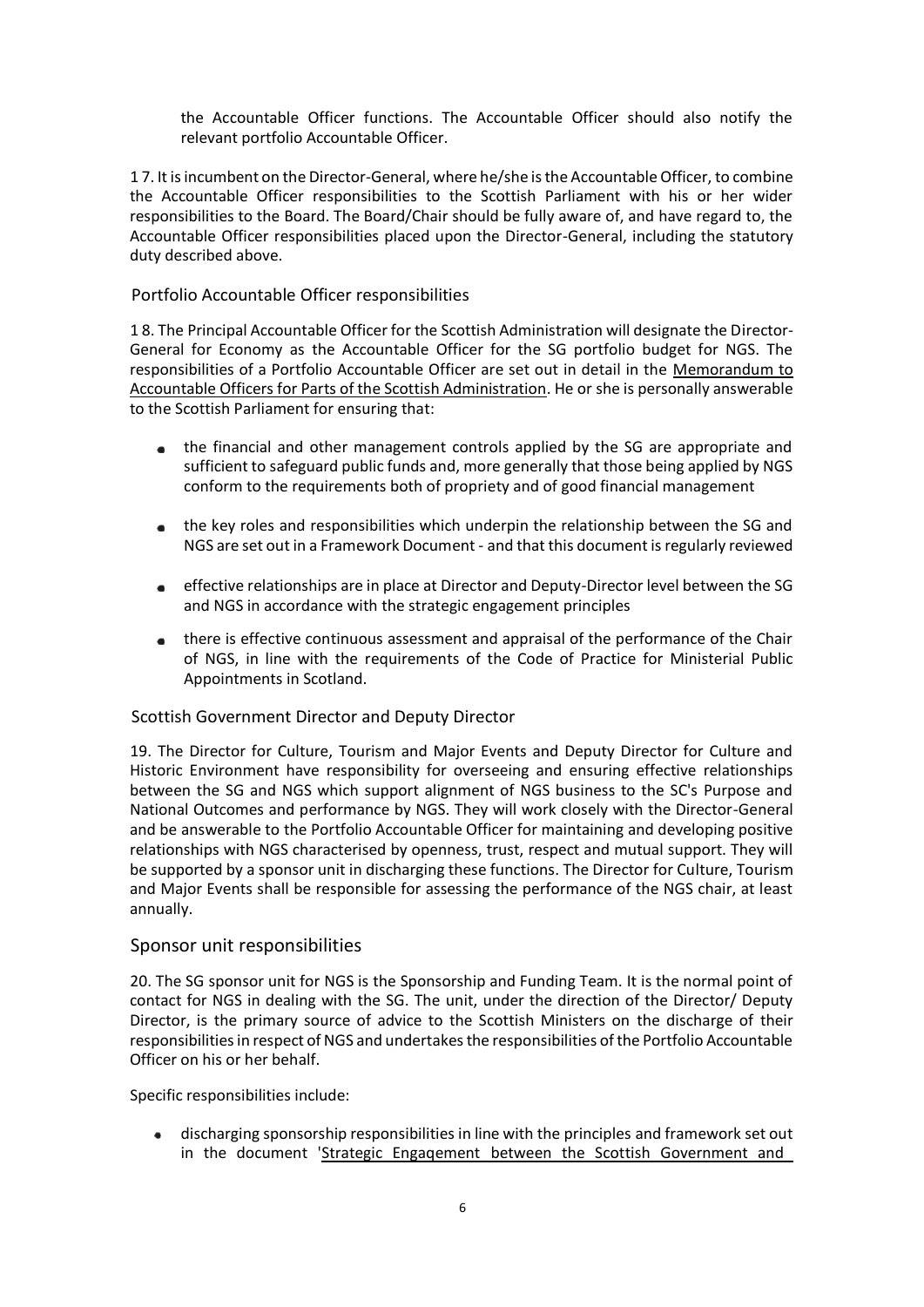Scotland's NDPBs i and ensuring that sponsorship is suitably flexible, proportionate and responsive to the needs of the Scottish Ministers and NGS

- ensuring that appointments to NGS board are made timeously and, where appropriate,  $\bullet$ in accordance with the Code of Practice for Ministerial Appointments to Public Bodies in **Scotland**
- proportionate monitoring of NGS activities through an adequate and timely flow of  $\bullet$ appropriate information, agreed with NGS, on performance, budgeting, control and risk management
- addressing in a timely manner any significant problems arising in NGS, alerting the Portfolio Accountable Officer and the responsible Minister(s) where considered appropriate
- ensuring that the objectives of NGS and the risks to them are properly and appropriately  $\bullet$ taken into account in the SC's risk assessment and management systems • informing NGS of relevant SG policy in a timely manner.

### Internal audit

- 21 . NGS shall:
	- establish and maintain arrangements for internal audit in accordance with the Public Sector Internal Audit Standards and the Internal Audit section of the SPFM
	- set up an audit committee of its Board, in accordance with the Audit Committees section of the SPFM, to advise both the board and the Director-General in his/her capacity as NGS Accountable Officer
	- forward timeously to the SG the audit charter, strategy, periodic audit plans and annual audit assurance report, including NGS Head of Internal Audit opinion on risk management, control and governance and other relevant reports as requested
	- keep records of, and prepare and forward timeously to the SG an annual report on fraud and theft suffered by NGS and notify the SG at the earliest opportunity of any unusual or major incidents • notify timeously to the SG any significant fraud and theft suffered by NGS.

22. The SG's Internal Audit Directorate has a right of access to all documents held by NGS internal auditor, including where the service is contracted out. The SG has a right of access to all NGS records and personnel for any purpose subject to any legal restrictions on releasing such data.

## External audit

23. The Auditor General for Scotland (AGS) audits, or appoints auditors to audit, NGS annual accounts and passes them to the Scottish Ministers who shall lay them before the Scottish Parliament, together with the auditor's report and any report prepared by the AGS. For the purpose of audit the auditors have a statutory right of access to documents and information held by relevant persons. NGS shall instruct its auditors to send copies of all management reports (and correspondence relating to those reports) and responses to the SC.

24. The AGS. or examiners appointed by the AGS, may carry out examinations into the economy, efficiency and effectiveness with which NGS has used its resources in discharging its functions.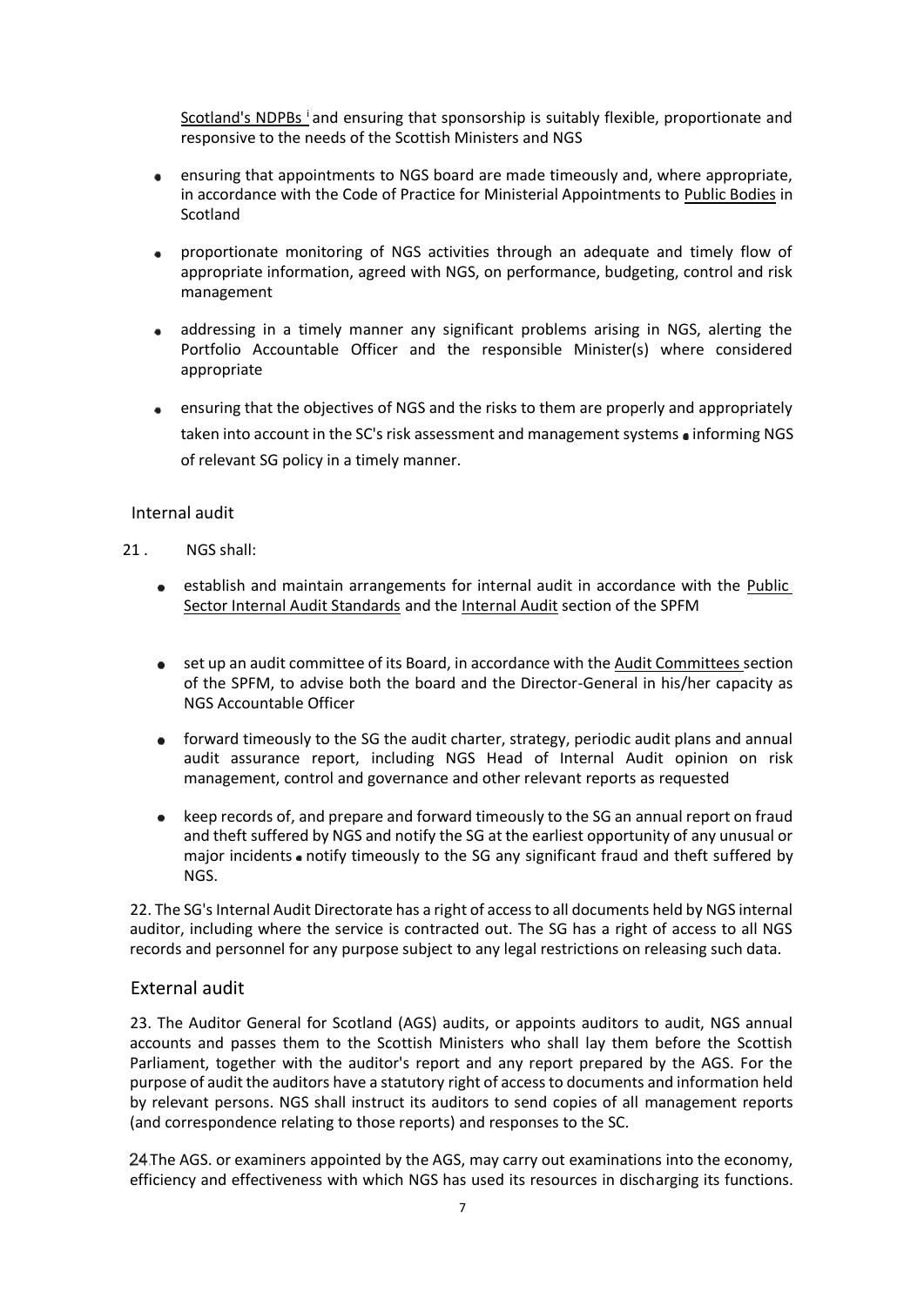The AGS may also carry out examinations into the arrangements made by NGS to secure Best Value. For the purpose of these examinations the examiners have a statutory right of access to documents and information held by relevant persons. In addition, NGS shall provide, in contracts and any conditions to grants, for the AGS to exercise such access to documents held by contractors and sub-contractors and grant recipients as may be required for these examinations; and shall use its best endeavours to secure access for the AGS to any other documents required by the AGS which are held by other bodies.

### Annual report and accounts

25. NGS must publish an annual report of its activities together with its audited accounts after the end of each financial year. The annual report must cover the activities of any corporate, subsidiary or joint ventures under the control of the NDPB. As a registered charity NGS should comply with The Charity Accounts (Scotland) Regulations 2006 and the Accounting and reporting by charities statement of recommended practice (The Charities SORP) and, where these do not conflict, the Government **Financial Reporting Manual**, and outline NGS main activities and performance against agreed objectives and targets for the previous financial year.

26. The accounts must be prepared in accordance with relevant statutes and the specific accounts direction (including Charities SORP) and where this does not conflict, compliance with the FReM and other relevant guidance issued by the Scottish Ministers. Any financial objectives or targets set by the Scottish Ministers should be reported on in the accounts and will therefore be within the scope of the audit. Any subsidiary or joint venture owned or controlled by NGS shall be consolidated in its accounts in accordance with International Financial Reporting Standards as adapted and interpreted for the public sector context.

27. The draft report should be submitted to the SG for comment, and the draft accounts for information, by 31 August. The final version should be available for laying before the Scottish Parliament by the Scottish Ministers in sufficient time for them to meet the statutory date for laying and publishing accounts audited by the AGS, is by 31 December, following the close of the previous financial year, there is an expectation on the part of the Scottish Ministers that accounts will be laid and published as early as possible. The accounts must not be laid before they have been formally sent by the AGS to the Scottish Ministers and must not be published before they have been laid. NGS shall be responsible for the publication of the report and accounts.

## Management Responsibilities

## Corporate and Business Plans

28. NGS must ensure that a Corporate Plan, agreed with the Scottish Ministers, is in place and published on its website, NGS shall agree with the SG the issues to be addressed in the Plan and the timetable for its preparation and review. The finalised Plan shall reflect NGS strategic aims and objectives as agreed by the Scottish Ministers, indicative budgets and any priorities set by the Scottish Ministers. It shall demonstrate how NGS contributes to the achievement of the SG  $<sup>J</sup>$  s primary purpose of increasing sustainable economic growth and alignment with the SC's</sup> National Performance Framework (NPF). The Corporate Plan for NGS should include:

an analysis of the environment in which NGS operates  $\bullet$  the purpose and principal aims of NGS

key objectives and associated key performance targets for the period of the Plan, the strategy for achieving those objectives and how these will contribute towards the achievement of the SC's primary purpose and alignment with the NPF . indicators against which performance can be judged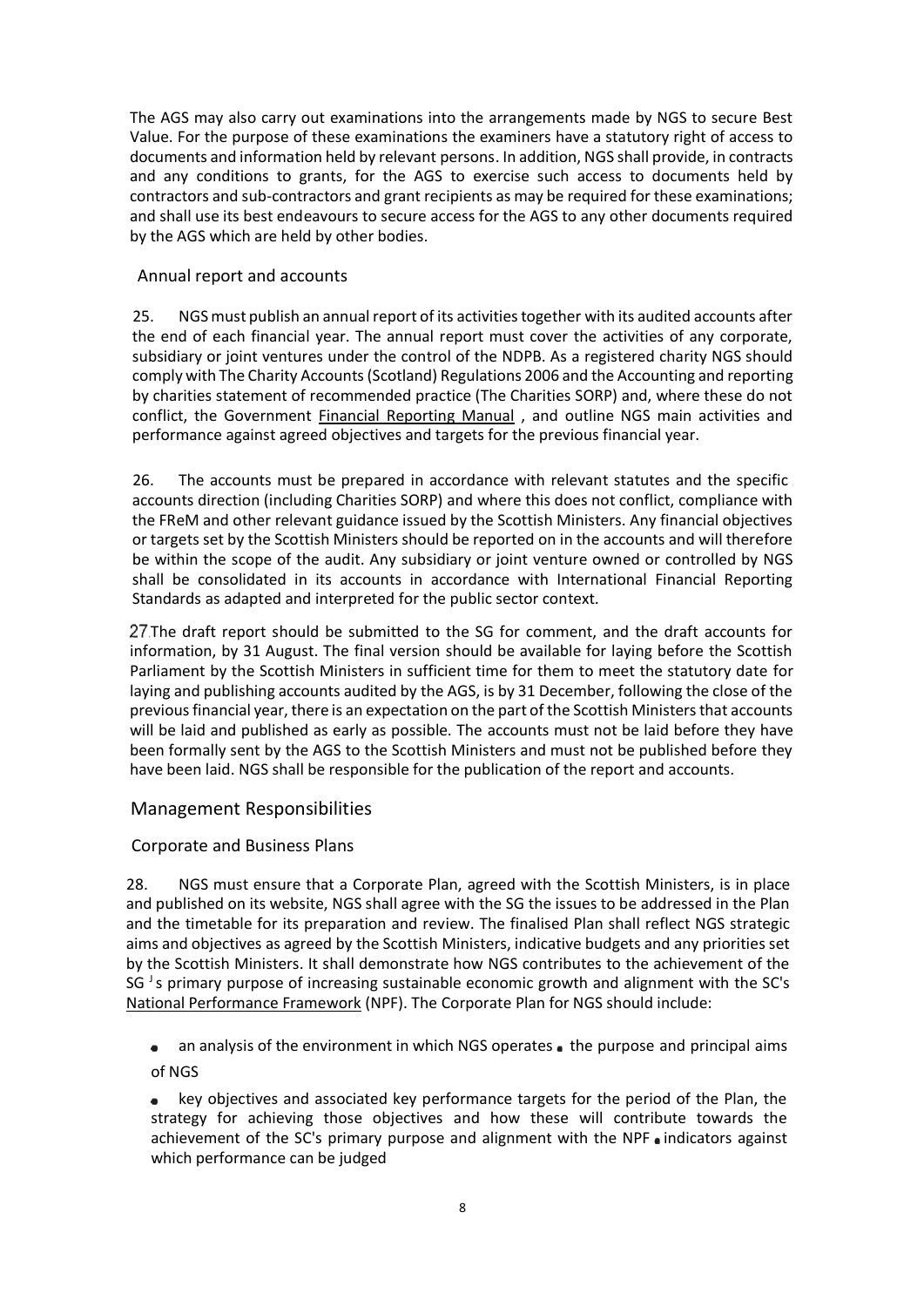details of planned efficiencies, describing how NGS proposes to achieve better value for money, including through collaboration and shared services other matters as agreed between the SG and NGS.

29. The corporate plan should inform the development of a separate business plan for each financial year. The business plan for NGS should include key targets and milestones for the year immediately ahead, aligned to the NPF, and be linked to budgeting information so that, where possible, resources allocated to achieve specific objectives can be identified.

A copy of NGS business plan should be provided to the sponsor unit prior to the start of the relevant financial year.

#### Budget management

30. Each year, in the light of decisions by the Scottish Ministers on the allocation of budgets for the forthcoming financial year, the SG will send to the NGS by 1 March a formal statement of its budgetary provision, a note of any related matters and details of the budget monitoring information required by the SG. Transfers of budgetary provision between the different summary classifications (ie resource DEL, non-cash DEL, capital DEL and AME) as advised would require the prior approval of the SG Finance Directorate. Any proposals for such transfers should therefore be submitted to the sponsor unit. Transfers of provision within the summary classifications may be undertaken without reference to the SG, subject to any constraints on specific areas of expenditure e.g. the approved pay remit.

31 . If the trading and other resource income - or the net book value of disposals of noncurrent assets - realised is less than included in the most up to date agreed budget NGS shall, unless otherwise agreed with the SG, ensure a corresponding reduction in its gross expenditure. (The extent to which NGS exceeds agreed budgets shall normally be met by a corresponding reduction in the budgets for the following financial year.) Excluding income resulting from gifts, bequests or donations, if the amounts realised or expected to be realised in-year are significantly more than estimated, NGS shall discuss the financial impact with the sponsor team before using any excess to support additional expenditure. NGS must still keep the SG informed about income resulting from gifts bequests and donations so the SG can settle the associated public expenditure treatment. Such income should be spent in-year by NGS or transferred to the NGS Foundation to avoid building up significant levels of reserves,

#### Cash management

32. Any grant in aid (i.e. the cash provided to NGS by the SG to support the allocated budget) for the year in question must be authorised by the Scottish Parliament in the annual Budget Act. Grant in aid will normally be paid in monthly instalments on the basis of updated profiles and information on unrestricted cash reserves. Payment will not be made in advance of need, as determined by the level of unrestricted cash reserves and planned expenditure. Unrestricted cash reserves held during the course of the year should be kept to the minimum level consistent with the efficient operation of NGS and the level of funds required to meet any relevant liabilities at the year-end. Grant in aid not drawn down by the end of the financial year shall lapse. Grant in aid shall not be paid into any restricted reserve held by NGS.

33. The banking arrangements adopted by NGS must comply with the Banking section of the SPFM

Risk management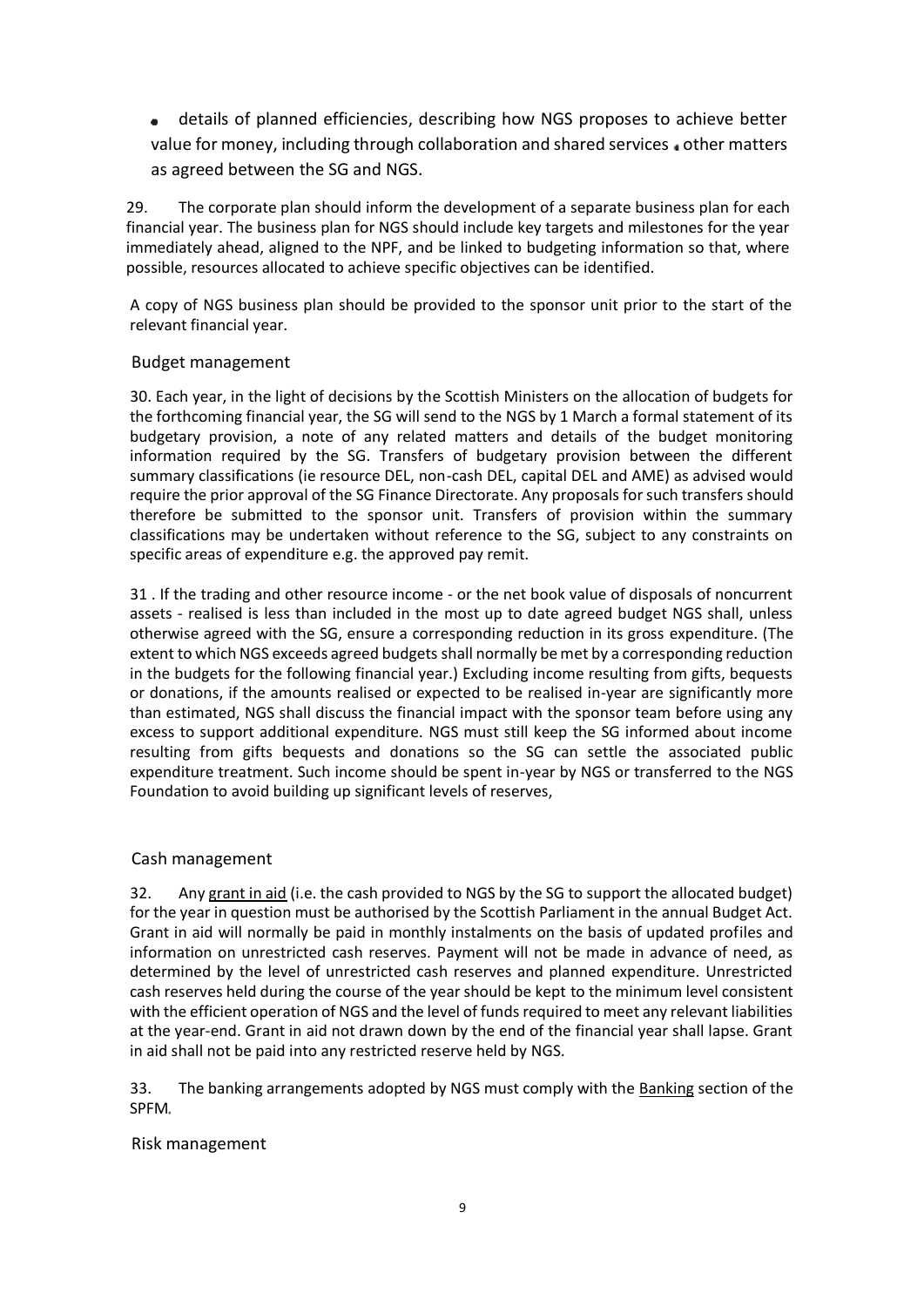34. NGS shall ensure that the risks that it faces are dealt with in an appropriate manner, in accordance with relevant aspects of generally recognised best practice in corporate governance, and develop a risk management strategy, consistent with the Risk Management section of the SPFM. Reporting arrangements should ensure that the sponsor unit is made aware of relevant risks and how they are being managed. The NGS audit committee is also required, at the earliest opportunity, to notify the SG Audit and Risk Committee if it considers that it has identified a significant problem which may have wider implications.

# Organisational security and resilience

35. As part of risk management arrangements, the NGS shall ensure that it has a clear understanding at board level of the key risks, threats and hazards it may face in the personnel, physical and cyber domains, and take action to ensure appropriate organisational resilience to those risks/threats/hazards. It should have particular regard to the following key sources of information to help guide its approach:

- Havinq and Promoting Business Resilience (part of the Preparinq Scotland suite  $\bullet$ of guidance)
- The Scottish Public Sector Action Plan on Cyber Resilience and associated  $\bullet$ guidance

# Counter Fraud Arrangements

36. NGS should adopt and implement policies and practices to safeguard itself against fraud and theft, in accordance with the **Fraud** section of the SPFM. Application of these processes must be monitored actively, supported by a fraud response plan and robust reporting arrangements. This includes the establishment of avenues to report any suspicions of fraud.

## Performance management

37. NGS shall operate management information and accounting systems that enable it to review, in a timely and effective manner, its financial and non-financial performance against the strategic aims, objectives, targets and milestones set out in the Strategic and Operational Plans. The results of such reviews should be reported on a regular basis to the NGS board and copied to the SC. The SG shall assess NCS performance proportionately, on a continuous basis and undertake a formal review meeting at feast twice a year. The responsible Cabinet Secretary / Scottish Minister shall meet the NGS chair at least once a year.

## NGS staff management

## Broad responsibilities for NGS staff

## 38. NGS will have responsibility for the recruitment, retention and motivation of its staff.

The responsibilities toward its staff are to ensure that:

- HR policies, practices and systems comply with employment and equalities legislation, and standards expected of public sector employers
- the level and structure of its staffing, including grading and staff numbers, are appropriate to its functions and the requirements of economy, efficiency and effectiveness (subject to the SG Pay Policy for Staff pay Remits)
- the performance of its staff at all levels is satisfactorily appraised and NGS performance measurement systems are reviewed from time to time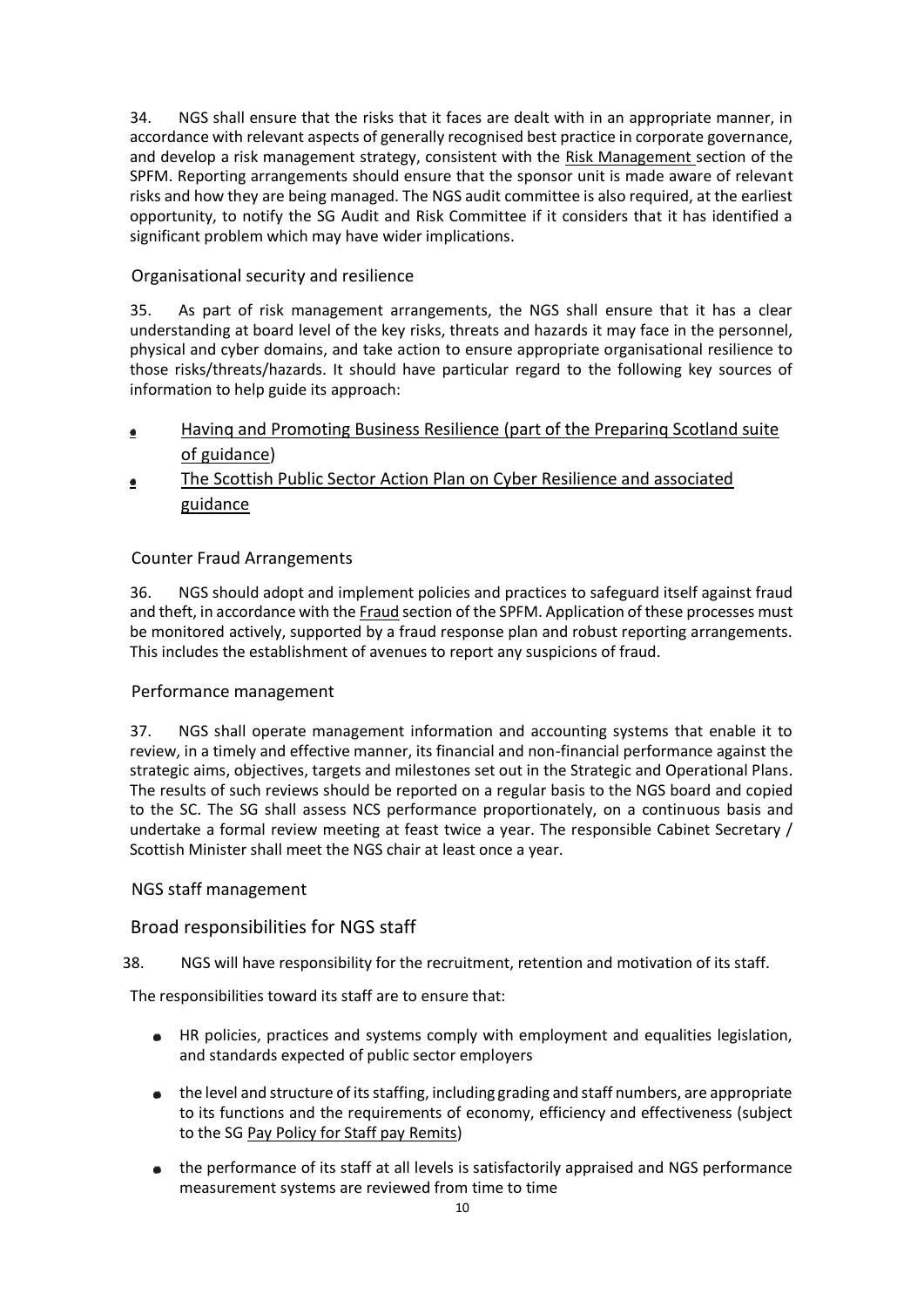- its staff are encouraged to acquire the appropriate professional, management and other expertise necessary to achieve NGS objectives proper consultation with staff takes place on key issues affecting them adequate grievance and disciplinary procedures are in place
- effective whistle-blowing policy and procedures consistent with the Public Interest  $\bullet$ Disclosure Act 1998 are in place

a code of conduct for staff is in place based on the Model Code for Staff of Executive NDPBs —Model Code of Conduct for Members of Devolved Public Bodies.

## Pay and conditions of service

39. NGS will comply with SG Pay Policy in relation to staff and the chief executive. NGS shall submit to the SG for approval (normally annually unless a multi-year deal has been agreed) a pay remit in line with the SG Pay Policy for Staff Pay Remits and negotiate a pay settlement within the terms of the approved remit. Payment of salaries should also comply with the Tax Planninq and Tax Avoidance section of the SPFM. Proposals on non-salary rewards must comply with the guidance in the Non-Salary Rewards section of the SPFM. NGS will also seek appropriate approval under the SG Pay policy for Senior Appointments for the chief executive's remuneration package prior to appointment, annually or when a new appointment or change to the remuneration package is being proposed.

#### Pensions, redundancy and compensation

40. Superannuation arrangements for NGS staff are subject to the approval of the SG. NGS staff shall normally be eligible for a pension provided by Principal Civil Service Pension Scheme (PCSPS). Staff may opt out of the occupational pension scheme provided by NGS, but the employers' contribution to any personal pension arrangement, including stakeholder pension, shall normally be limited to the contribution that would have been made under a PCSPS pension.

41 Any proposal by NGS to move from existing pension arrangements, or to pay any redundancy or compensation for loss of office, requires the prior approval of the SG. Proposals on compensation payments must comply with the Settlement Aqreements, Severance, Eerly Retirement and Redundancy Terms section of the SPFM. This includes referral to the SG of any proposed severance scheme (for example, a scheme for voluntary exit), business case for a settlement agreement being considered for an individual, or proposal to make any other compensation payment. In all instances, a body should engage with the SG prior to proceeding with proposed severance options, and prior to making any offer either orally or in writing.

#### Asset and property management

42. NGS shall maintain an accurate and up-to-date record of its current and non-current assets consistent with the Property: Acquisition, Disposal & Management section of the SPFM. NGS must seek advice from Property Division at the earliest opportunity when an acquisition or disposal of property or interest in a property is being considered. "Fixed" assets should be disposed of in accordance with Disposal of Assets section of the SPFM (this must include notifying Property Division of the surplus asset at the earliest opportunity in order that it may be internally advertised; a process known as The Trawl. Any proposal to acquire land, buildings or other rights in property should comply with the Acquisition of Property section of the SPFM. NGS is subject to the SG Asset Management Policy, including the requirement for the acquisition of a new lease,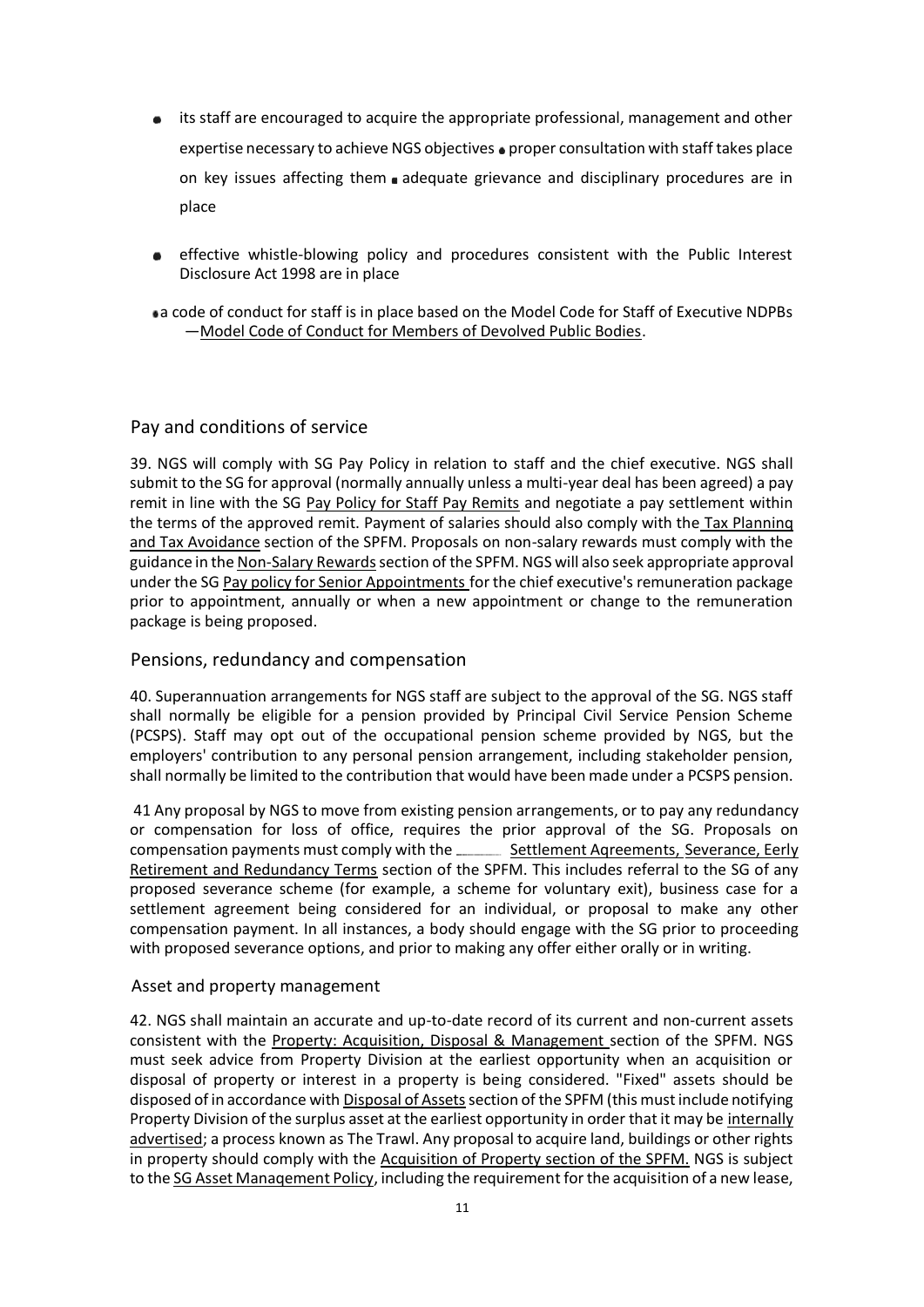continuation of an existing lease, decision not to exercise a break option in a lease or purchase of property for accommodation / operational purposes, to be approved in advance by Scottish Ministers. The Property Controls Team should be consulted as early as possible in this process. All assets (property, plant and equipment) are to be properly recorded and updated as necessary by NGS on the Government Property Unit's electronic Property Information Mappinq Svstern (e-PIMS).

# Specific financial provisions

## Delegated authorities

43. NGS specific delegated financial authorities - as agreed in consultation between NGS and the SG - are set out in the attached Appendix. NGS shall obtain the SG's prior written approval before entering into any undertaking to incur any expenditure that falls outside these delegations. NGS shall also comply with any requirements for prior SG approval included in the SPFM and/or this document. Prior SG approval must always be obtained before incurring expenditure for any purpose that is or might be considered novel, contentious or repercussive or which has or could have significant future cost implications.

#### Income generation

44. NCS shall seek to optimise income - grant in aid does not qualify as income - from all sources, including from the European Union, and ensure that the SG is kept informed. Novel or contentious proposals for new sources of income or methods of fundraising must be approved by the SG. Fees or charges for any services supplied by NGS shall be determined in accordance with the Fees & Charges section of the SPFM.

45. Gifts, bequests or donations received by NGS, score as income and should be provided for in the agreed resource DEL and capital DEL budgets, updated as necessary in consultation with the SGI However, NGS should be able to demonstrate that expenditure funded by gifts etc is additional to expenditure normally supported by grant in aid (i.e. SG core funding) or by trading and other income. Before accepting such gifts etc NGS shall consider if there are any associated costs in doing so or any conflicts of interests arising. NGS shall keep a written record of any such gifts etc and what happened to them.

#### Financial investments

46. Unless covered by a specific delegated authority NGS shall not make any financial investments without the prior approval of the SG. That would include equity shares in ventures which further the objectives of NGS. NGS shall not invest in any venture of a speculative nature. For the avoidance of doubt NGS has invested in its trading subsidiary and also holds investments related to third party funds donated to NGS.

## Borrowing

47. Borrowing cannot be used to increase NGS spending power. All borrowing by NGS excluding agreed overdrafts shall be from the Scottish Ministers in accordance with guidance in the Borrowing, Lendinq & Investment section of the SPFM.

#### Lease arrangements

48. Unless covered by a specific delegated authority NGS shall not enter into any finance, property or accommodation related lease or Memorandum of Terms of Occupation (MO TO)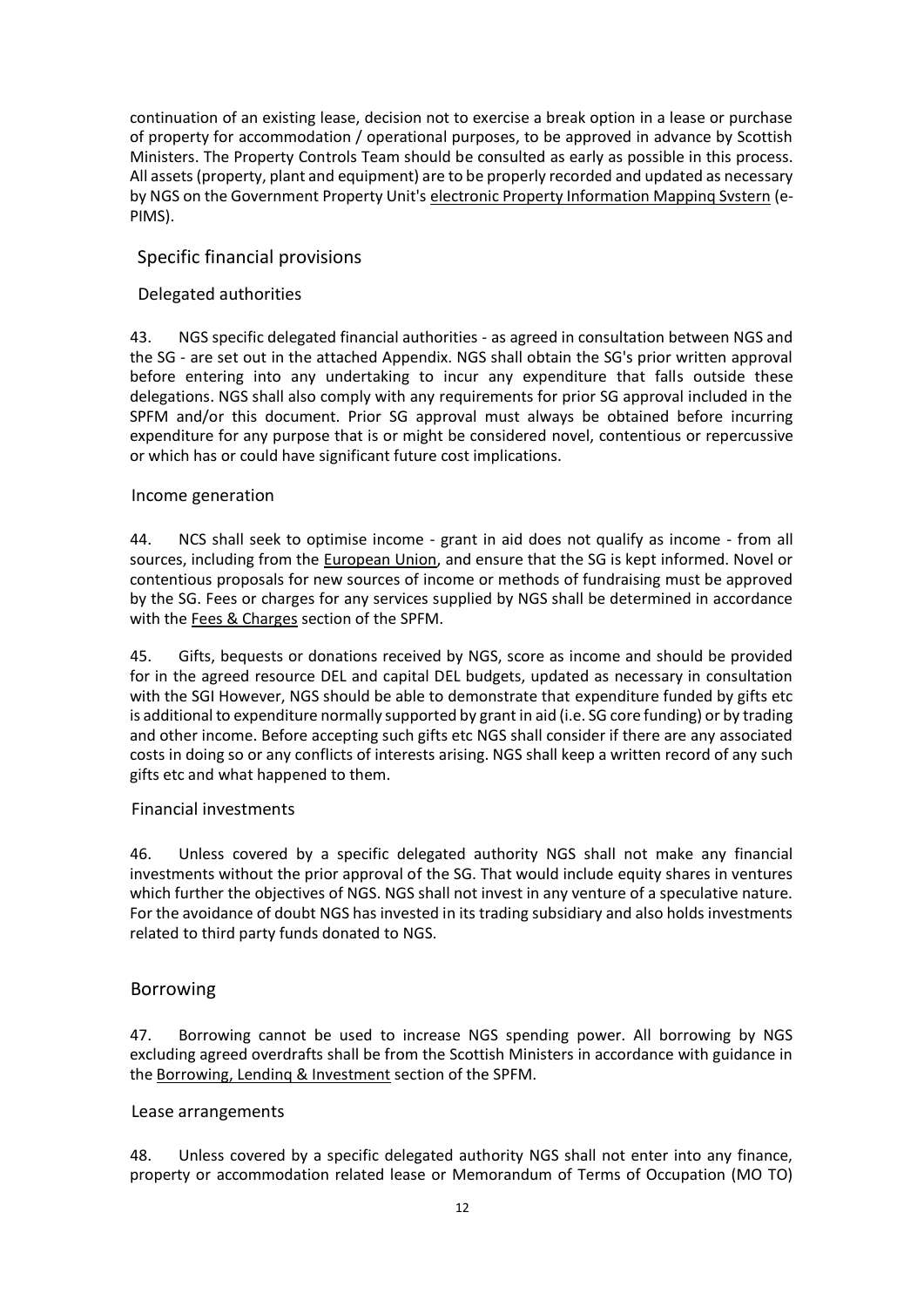arrangement — including the extension of an existing lease or the non-exercise of a tenant's lease break option - without the SC's prior approval. Before entering/ continuing such arrangements NGS must be able to demonstrate that the lease or MOTO offers better value for money than purchase and that all options of sharing existing public sector space have been explored. Non-property/ accommodation related operating leases are subject to a specific delegated authority. NGS must have capital DEL provision for finance leases and other transactions which are in substance borrowing.

#### Tax arrangements

49. Non-standard tax management arrangements should always be regarded as novel and/or contentious and must therefore be approved in advance by the SG. Relevant guidance is provided in the Tax Planninq and Tax Avoidance section of the SPFM. NGS must comply with all relevant rules on taxation, including VAT. All individuals who would qualify as employees for tax purposes should be paid through the payroll system with tax deducted at source. It is the responsibility of NGS to observe VAT legislation and recover input tax where it is entitled to do so. The implications of VAT in relation to procurement and shared services should be considered at an early stage to ensure that financial efficiency is achieved. The NGS must also ensure that it accounts properly for any output tax on sales or disposals.

### Lending and guarantees

50. Any lending by NGS must adhere to the guidance in the Borrowing, Lending & Investment section of the SPFM on undertaking due diligence and seeking to establish a security. Unless covered by a specific delegated limit NGS shall not, without the SC's prior approval, lend money, charge any asset, give any guarantee or indemnity or letter of comfort, or incur any other contingent liability (as defined in the Contingent Liabilities section of the SPFM), whether or not in a legally binding form. Guarantees, indemnities and letters of comfort of a standard type given in the normal course of business are excluded from this requirement.

#### Third party grants

51 . Unless sourced from funds other than GIA or trading income, or covered by a specific delegated authority, the NDPB shall not, without the SG's prior agreement, provide grant funding to a third party. Such funding would be subject to the guidance in the State Aid section of the SPFM. Guidance on a framework for the control of third party grants is provided as an annex to the Grant & Grant in Aid section of the SPFM.

#### Impairments, provisions and write-offs

52. Assets should be recorded on the balance sheet at the appropriate valuation basis in accordance with the FReM. Where an asset - and that includes investments - suffers impairment it is important that the prospective impairment and background is communicated to the Scottish Government at the earliest possible point in the financial year to determine the implications for NGS budget. Similarly any significant movement in existing provisions or the creation of new provisions should be discussed in advance with the SC. Write-off of bad debt and/or losses scores against NGS resource DEL budget classification and is subject to specific delegated limit.

#### Insurance

53. NGS is subject to the SG policy of self-insurance. Commercial insurance must however be taken out where there is a legal requirement to do so and may also be taken out in the circumstances described in the **Insurance section of the SPFM** - where required with the prior approval of the SG. In the event of uninsured losses being incurred the SG shall consider, on a case by case basis, whether or not it should make any additional resources available to NGS.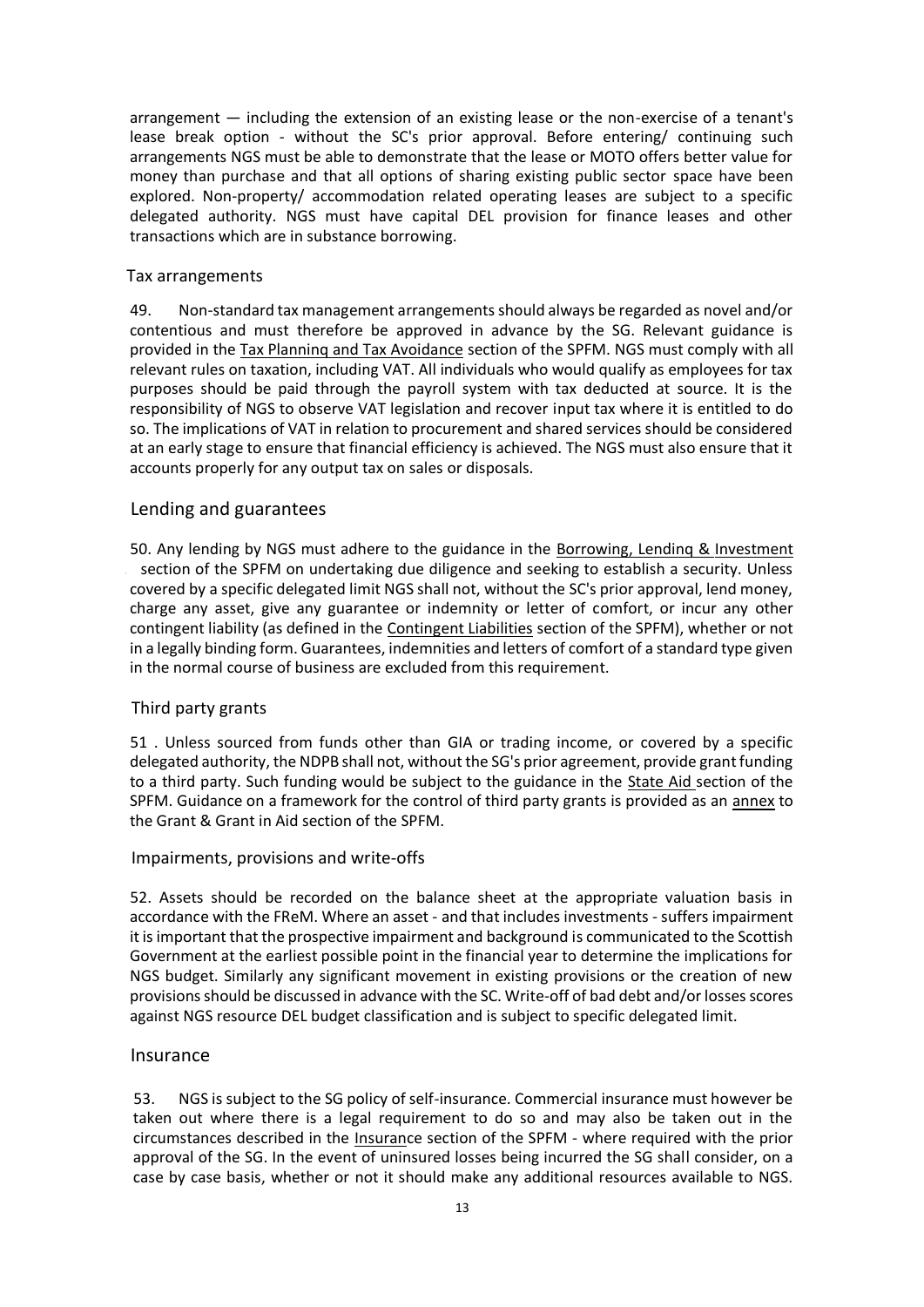Specific arrangements are in place regarding objects loaned to NGS under cover of the Government indemnity Scheme. The SG will provide NGS with a Certificate of Exemption for Employer's Liability Insurance.

## Procurement and payment

54. NGS procurement policies shall reflect relevant guidance in the Procurement section of the SPFM and relevant guidance issued by the SG's Procurement and Commercial Directorate. Procurement should be undertaken by appropriately trained and authorised staff and treated as a key component of achieving NGS objectives consistent with the principles of Value for Money, the highest professional standards and any legal requirements. All external consultancy contracts over the value of El 001000 or any proposal to award a contract without competition (non-competitive action) over the value of El 00,000 must be endorsed in advance by the Director General.

55. Any major investment programmes or projects undertaken by NGS shall be subject to the guidance in the Major Investment Projects section of the SPFM and is also subject to a specific delegated authority. The sponsor unit must be kept informed of progress on such programmes and projects and Ministers must be alerted to any developments that could undermine their viability. ICT investment plans must be reported to the SG's Office of the Chief Information Officer.

56. NGS shall pay afl matured and properly authorised invoices relating to transactions with suppliers in accordance with the Expenditure and Payments section of the SPFM, and in doing so shall seek wherever possible and appropriate to meet the SC's target for the payment of invoices within 10 working days of their receipt.

# Gifts made, special payments and losses

57. Unless covered by a specific delegated authority, NGS shall not, without the SG's prior approval, make gifts or special payments or write-off of losses. Special payments and losses are subject the guidance in the Losses and Special Payments section of the SPFM. Gifts by management to staff are subject to the guidance in the Non-Salani/ Rewards section of the SPFM.

# Clawback

58. Where NGS has financed expenditure on assets by a third party, NGS shall make appropriate arrangements to ensure that any such assets above an agreed value are not disposed of by the third party without NGS prior consent. NGS shall put in place arrangements sufficient to secure the repayment of its due share of the proceeds - or an appropriate proportion of them if NGS contributed less than the whole cost of acquisition or improvement. NGS shall also ensure that if assets financed by NGS cease to be used by the third party for the intended purpose an appropriate proportion of the value of the asset shall be repaid to NGS.

## State aid

59. State aid is a European Commission term which refers to forms of public assistance, given to undertakings on a discretionary basis, which has the potential to distort competition and affect trade between Member States of the European Union. Any activity that NGS undertakes itself, or funds other bodies to undertake, that can be offered on a commercial market for goods and services is subject to state aid rules. A state aid assessment is therefore required prior to disbursing any funding and would be subject to the guidance in the state aid section of the SPFM.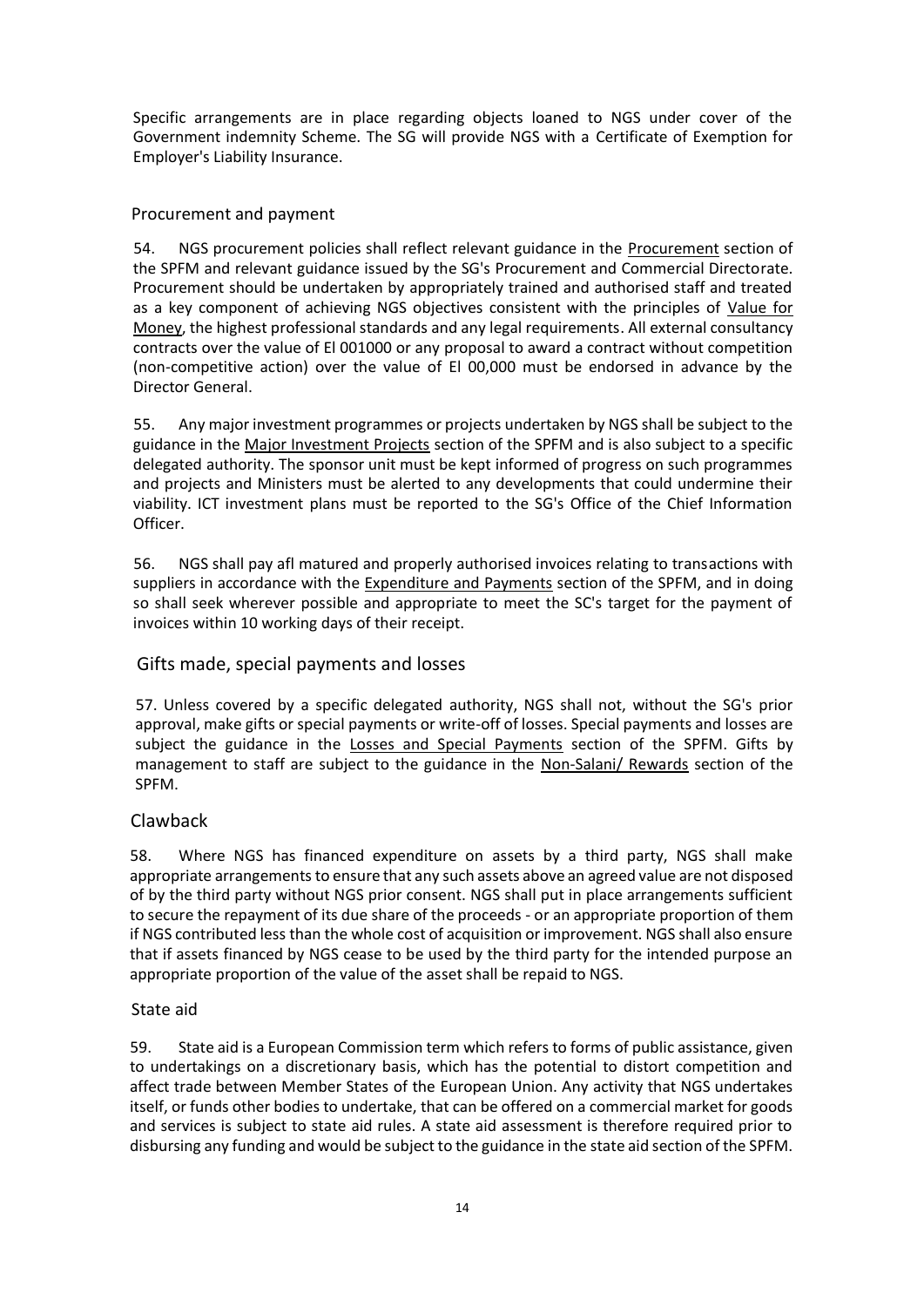# Board expenses

60, Remuneration (daily fees), allowances and expenses paid to board members [and any pension arrangements] must comply with the SG Pay Policy for Senior Appointments and any specific guidance on such matters issued by the Scottish Ministers.

# APPENDIX

# NATIONAL GALLERIES OF SCOTLAND

|                                                                                          | Dele ated Limit                                                                                                       |
|------------------------------------------------------------------------------------------|-----------------------------------------------------------------------------------------------------------------------|
| External business and management<br>consultancy (single<br>contract<br>not<br>collective | €100,000                                                                                                              |
| Non-competitive action (single tender<br>rocurement                                      | E50JOOO                                                                                                               |
| Operating leases other than property/<br>accommodation related leases                    | E50,000                                                                                                               |
| Gifts e. . of catalo ues                                                                 | ElrOOO er ift                                                                                                         |
|                                                                                          |                                                                                                                       |
| Claims waived or abandoned                                                               | EI0,000                                                                                                               |
| Write-off of bad debt and/or losses                                                      | €10,000                                                                                                               |
| Write off of stock                                                                       | E30,000                                                                                                               |
| galleries<br>Grants to<br>partner<br>associated with ro'ects                             | E50,000 per grant                                                                                                     |
|                                                                                          |                                                                                                                       |
| Major investment project                                                                 | Elm for projects which deliver a net<br>increase in running costs. E3m for those<br>which are cost neutral or better. |
|                                                                                          |                                                                                                                       |
| Pa ment of fee for an exhibition                                                         | E250,000 er exhibition.                                                                                               |
|                                                                                          |                                                                                                                       |

## SPECIFIC DELEGATED FINANCIAL AUTHORITIES

Signed on behalf of Scottish Government

Name: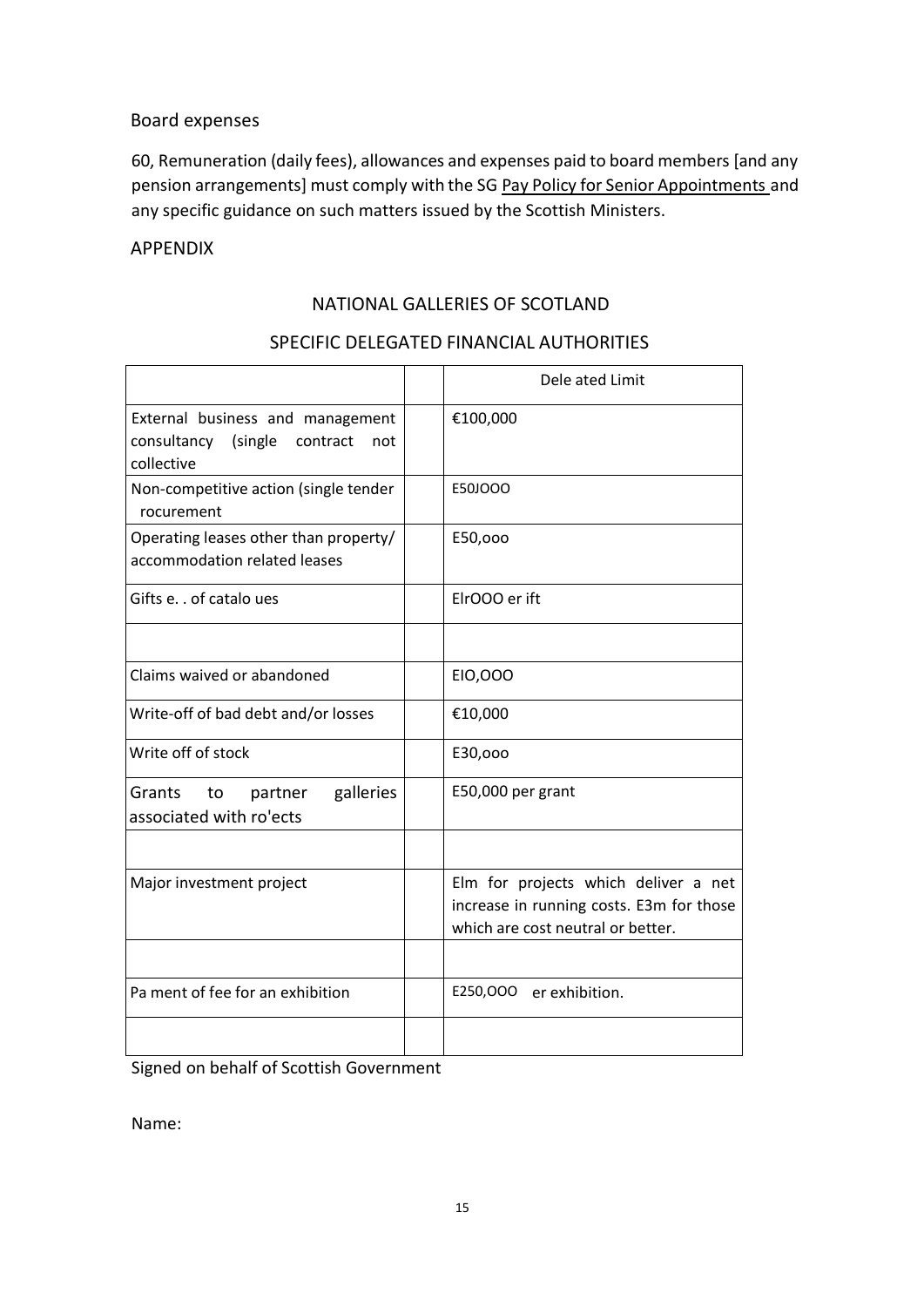Designation: S Date:

Signed on behalf of National Galleries of Scotland

Name: Designation: Date: